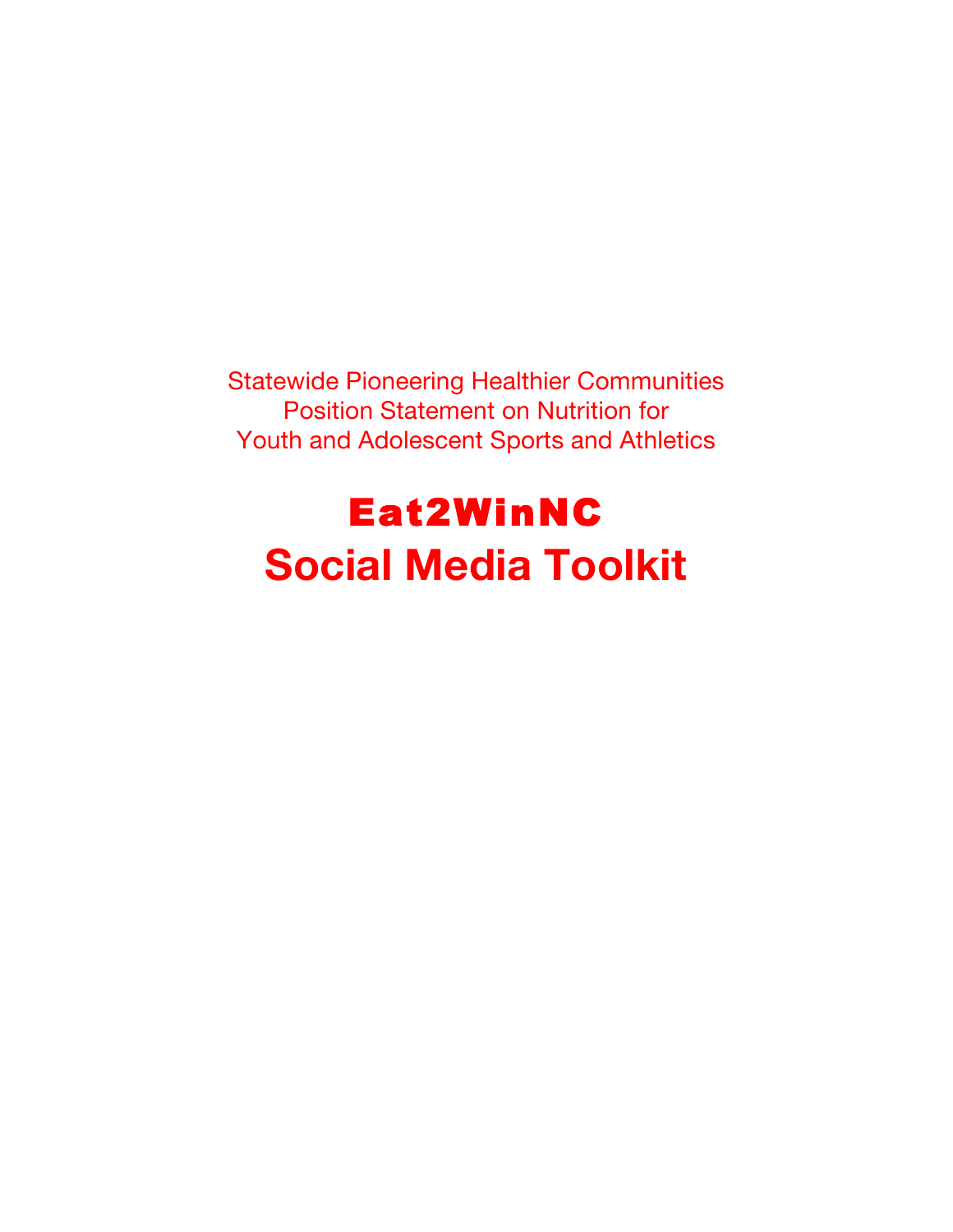## Introduction

The NC Alliance of YMCAs received Robert Wood Johnson Foundation funding through the YMCA of the USA to impact statewide policy, systems and environment changes to make healthy eating easier for children and youth through the Statewide Pioneering Healthier Communities Position Statement on Nutrition for Youth and Adolescent Sports and Athletics.

Nearly 1 million North Carolina children and youth enjoy the benefits of participating in sport and athletic activities provided through schools, community recreation or other organized settings. Yet, while athletics and sports help develop healthy practices, the concessions that are being served at these events are often unhealthy and high in sugar, fats, and calories.

It is our desire to make the lives of children supportive of healthy eating and active lifestyles that will last a lifetime. Promote access to healthy foods and beverages in all youth sports and athletic endeavors – before games, mid-game, after games; as well as for practices, concessions and fundraising.

We ask you to join us in this effort in the promotion of our social media Eat2WinNC campaign. This campaign aims to increase awareness and support for providing healthy food and beverage options at all youth sports venues, settings and events across our state. By using the reach of social media to tell stories and provide relevant information, participants, parents and supporters will better learn why eating healthy is a key part of the formula for sport success.

We have developed this communications toolkit to help organizations, communities, schools, youth and parents promote Eat2WinNC and raise awareness about the value of or providing healthy food and beverage options at all youth sports venues, settings and events.

The NC Alliance of YMCAs will record and keep a tally of endorsing organizations on a page of its website at http://www.ncymcaalliance.org/youth-sports-athleticssupporting-healthier-food-environments/.

This page will also house supporting documents that will help the endorsing organizations identify ways to help implement the position statement moving forward.

### **Eat2WinNC Objectives**

- 1. Build awareness and drive attention to The Youth Sports and Athletics Position **Statement**
- 2. Empower youth and adults to use social media to spread awareness of the position statement
- 3. Build endorsements of the statement by state organizations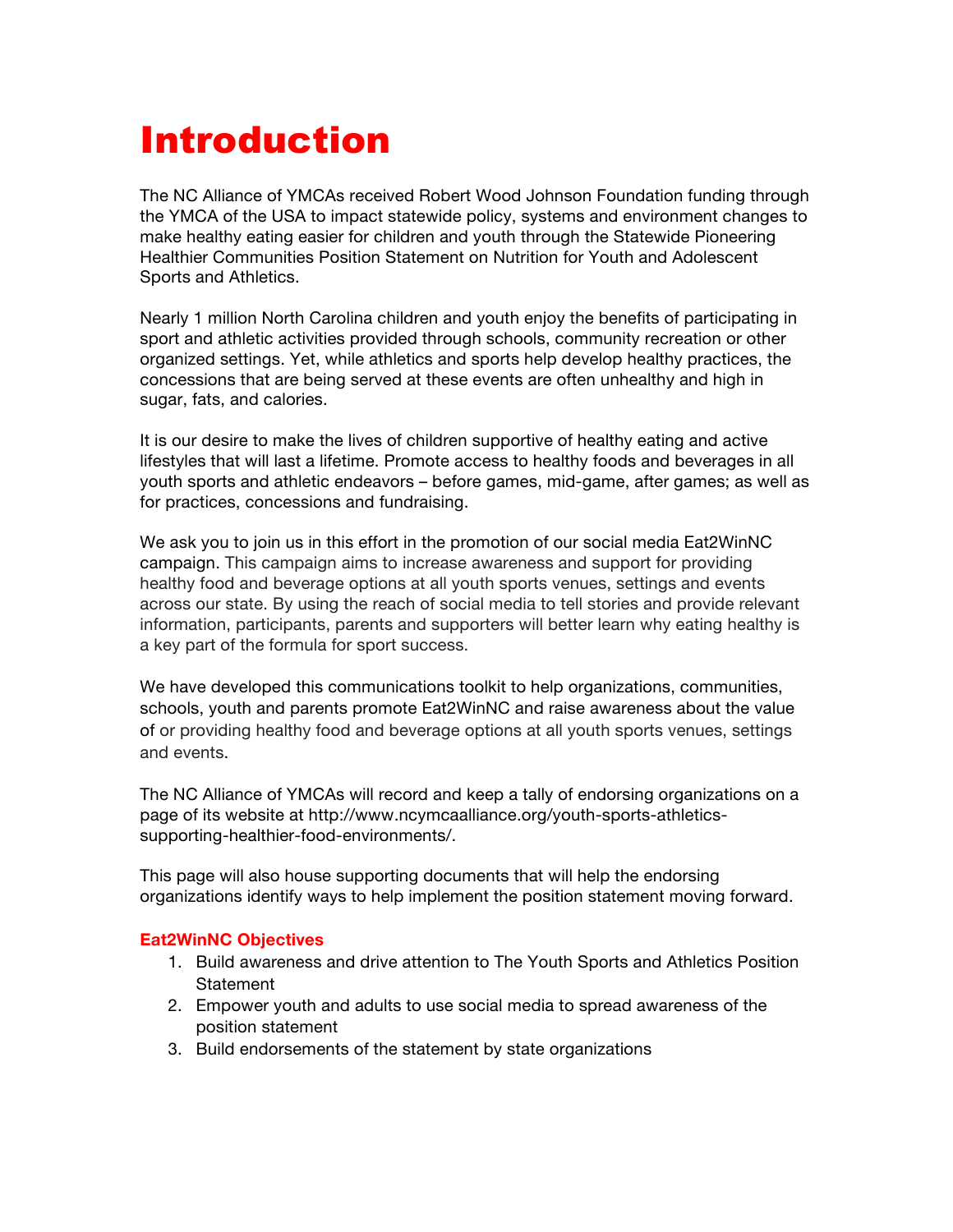### **How To Connect With Us**

**#Eat2WinNC -** Use this hashtag in your social media messages **@Eat2WinNC** - follow us on Twitter https://twitter.com/Eat2WinNC Follow us on **Facebook:** https://www.facebook.com/Eat2WinNC **Visit the website:** http://ht.ly/JQkCZ

### **This Toolkit Contains**

- Suggested Twitter and Facebook posts
- Draft of the Position Statement
- Thematic Plan for the Eat2WinNC Campaign
- Illustrated Posts for Twitter and Facebook that you can add your logo to
- The Eat2WinNC logo

### **Who might use these tools?**

- Youth Athletic Associations
- Youth Athletes
- Parents
- Coaches
- Municipalities
- Parks and Recreation Departments
- Youth sports leagues
- Youth-serving organizations
- PTAs/Schools
- Churches
- Any business or organization serving youth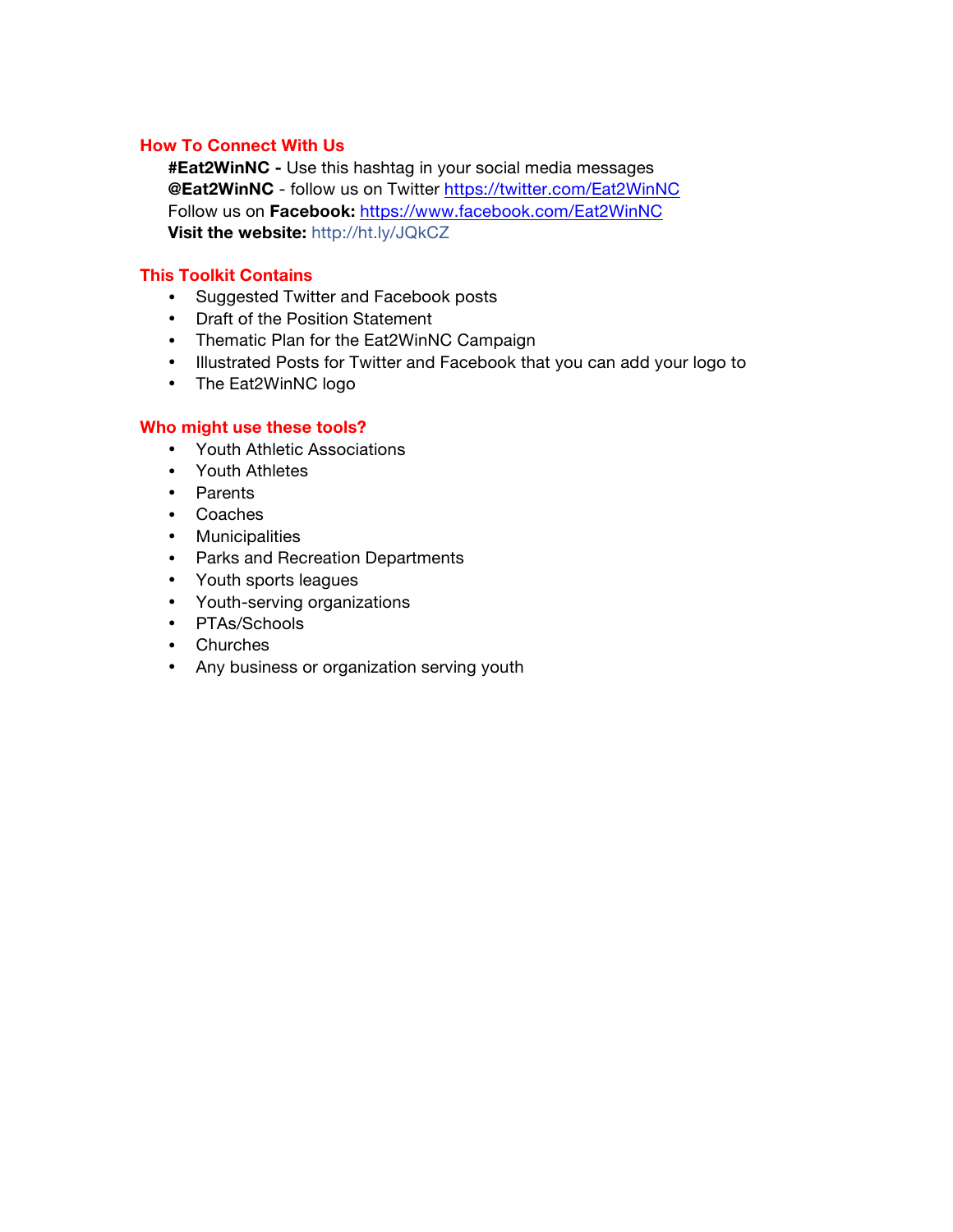## SOCIAL MEDIA

### **Facebook Posts:**

While the health benefits from physical activity through sport and athletics are widely accepted, the importance of sound nutrition practices for sport and athletic success are often overlooked and seldom promoted. Help us change that! #Eat2WinNC Learn More: http://ht.ly/JQkCZ

Organizations should do everything possible to provide access to healthy foods and beverages in all aspects of the youth sport and athletics before, during and after practices and games, at concessions and through fundraising efforts. That's why we support #Eat2WinNC http://ht.ly/JQkCZ

Nearly 1 million North Carolina children and youth ages 3 – 18 enjoy the benefits of participating in sport and athletic activities provided through schools, community recreation or other organized settings across our state. Let's provide them with healthier food options at these events. #Eat2WinNC http://ht.ly/JQkCZ

### **Twitter:**

A healthy diet is consistent with good health and optimal athletic performance. #Eat2WinNC

I support having healthier foods at youth sporting events. RT If you do too! #Eat2WinNC

Organizations should do everything possible to provide access to healthy foods & beverages in youth athletics! #Eat2WinNC

Nearly 1 million NC youth enjoy the benefits of participating in sport and athletic activities. Let's feed them for success! #Eat2WinNC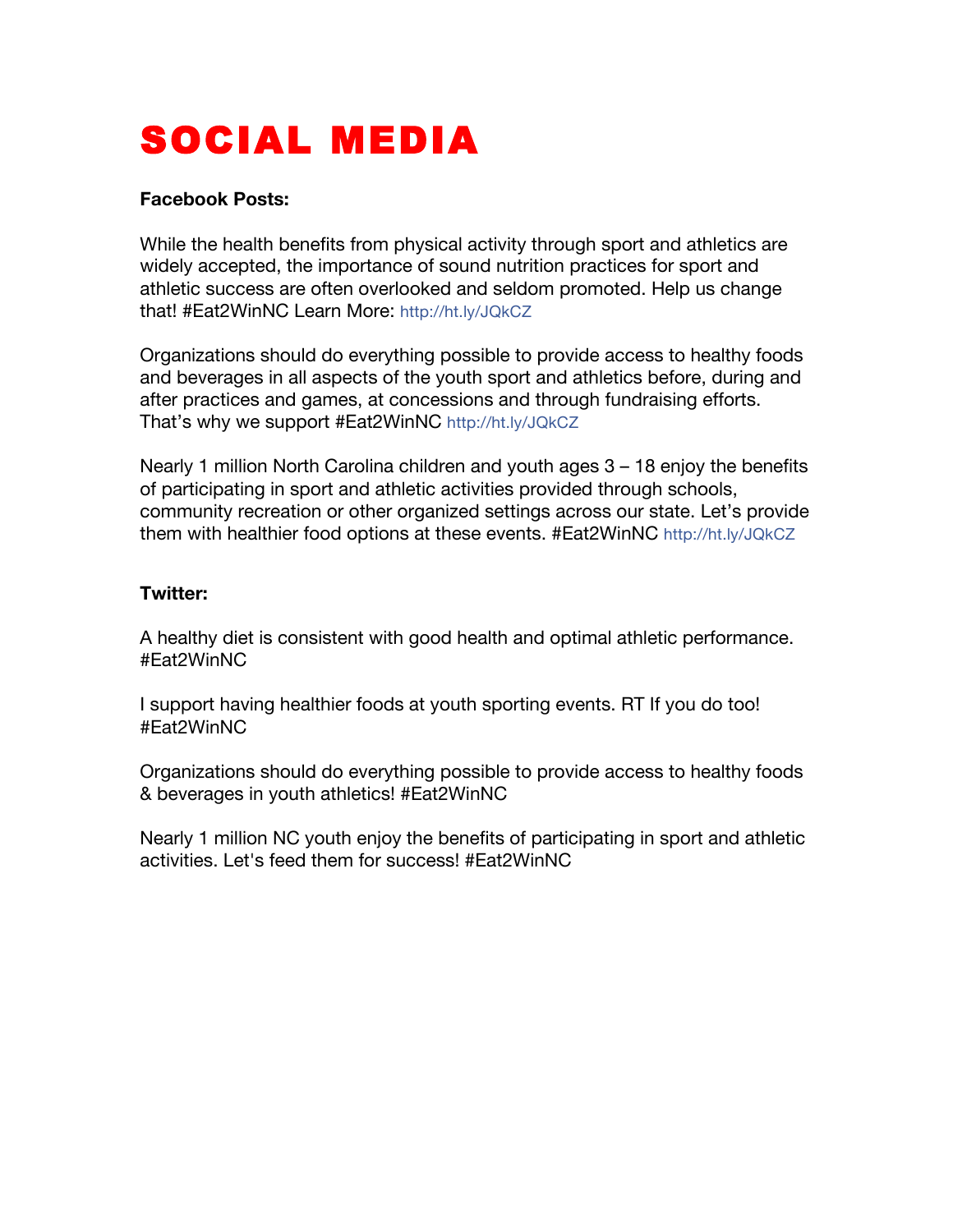### Draft of the Position Statement

**Statewide Pioneering Healthier Communities Draft Position Statement on Nutrition for Youth and Adolescent Sports and Athletics** 

Nearly 1 million North Carolina children and youth ages 3 – 18 enjoy the benefits of participating in sport and athletic activities provided through schools, community recreation or other organized settings across our state. While the health benefits from physical activity through sport and athletics are widely accepted, the importance of sound nutrition practices for sport and athletic success is often overlooked and seldom promoted. Organizations that provide, sponsor and support youth sports and athletics should be committed to promoting practices that are based on sound evidence and consider the best interest of the youth participant. These organizations should do everything possible to provide access to healthy foods and beverages in all aspects of the youth sport and athletics experience including before, during and after practices and games, at concessions and through fundraising efforts. Such commitment and practice provides a clear message that a healthy diet is consistent with good health and optimal athletic performance.

*It is the position of [insert name of organization] that youth and adolescents participating in sports shall have access to healthy foods and beverages as part of pre-game, mid-game, and post-game meals and snacks, particularly when those foods and beverages are provided by the sponsoring organization or school. Healthy shall be defined as foods and beverages that align*  with the nutrition standards outlined in the Alliance for a Healthier Generation's Competitive *Foods Guidelines for K-12 Schools and School Beverage Guidelines.* 

*It is the position of [insert name of organization] that all spectators at any sporting event shall have access to a variety of healthy foods and beverages in concession stands. The healthy options shall be available, promoted, and priced competitively so as to encourage purchase and consumption. Healthy shall be defined as foods and beverages that align with the nutrition standards outlined in the Alliance for a Healthier Generation's Competitive Foods Guidelines for K-12 Schools and School Beverage Guidelines.* 

*It is the position of [insert name of organization] that youth sports fundraising shall promote healthy alternatives such as non-foods, physical activities and/or healthy food and beverage sales as outlined in the Alliance for a Healthier Generation's Alternative Fundraising Ideas guidelines.*